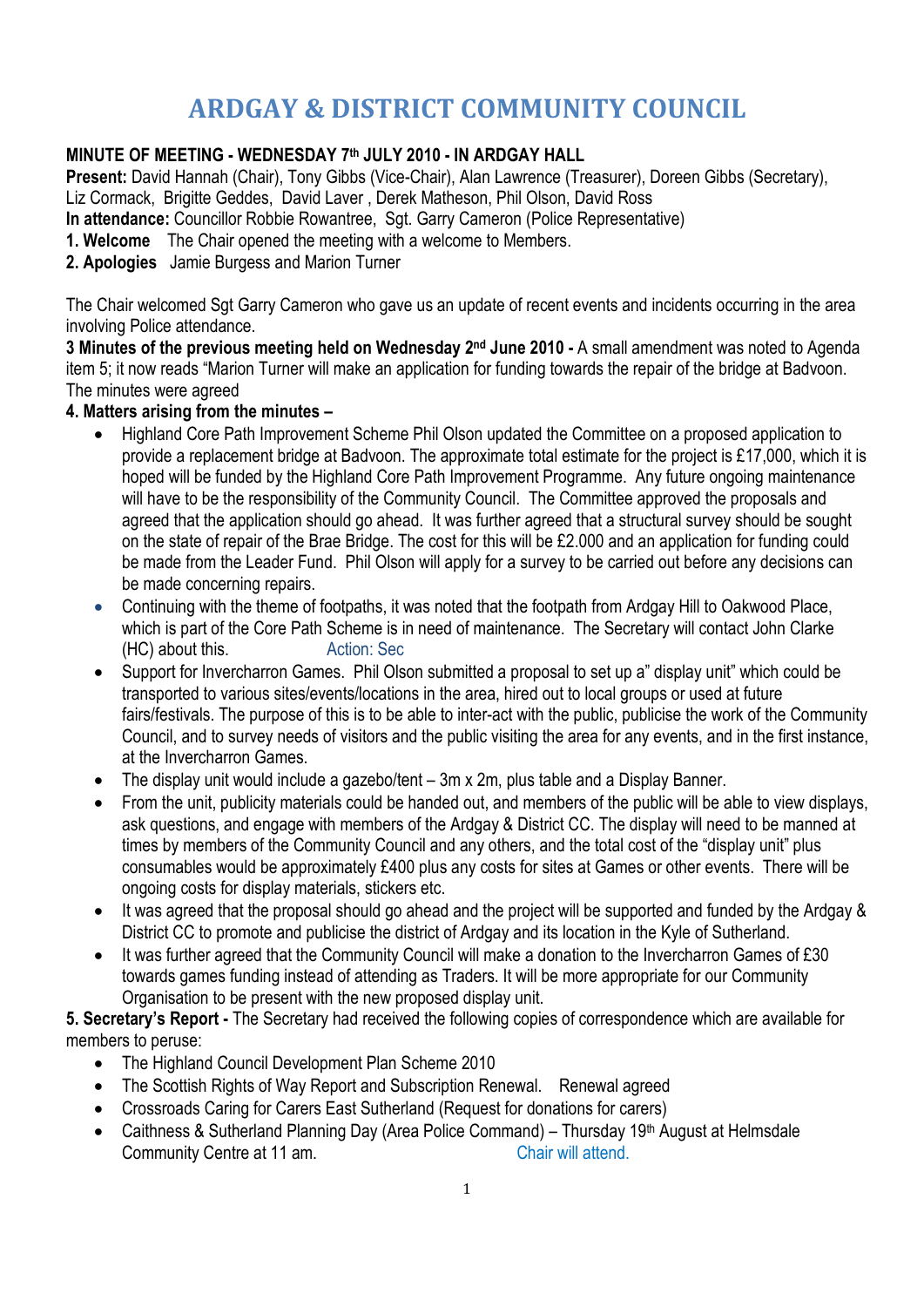• Communication from Ward Manager (North West and Central Sutherland) – Consultation on Community Care – Tuesday 10th August in Helmsdale Community Centre – 7.00pm - Ardgay CC unable to send a rep.

**6 Treasurer's Update -** Alan Lawrence reported:

Treasurer's account **E2561.57** 

• Projects account 931.78 (outstanding liabilities of £440.00)

Action: Chair

- Toilets account 229.21 (outstanding liabilities of £180.00)
- The Toilets grant £1500 is expected within the next few days.
- **7. Community Windfarm Benefit** update following letter to MSP, Michael Mather and HC.

A letter was sent to Mr Michael Mather, voicing our concerns that the Highland Council is endeavouring to gain access to Community Benefit Funds. (Copy previously circulated to members). A reply to this letter was received 5 July 2010 (Copy previously circulated to members). The negative tone of the reply was received with dismay and members are concerned about the future direction that the Scottish Government may take on this matter. Robbie Rowantree reminded members that Community Benefit is voluntary and windfarms are not obliged to pay Community Benefit. He feels that this matter will have to be addressed in both the Scottish Parliament and the Government in Westminster. 8. Grant Application to Beinn Tharsuinn Community Benefit - Following discussions with representatives from the Ardgay Community Hall and Tony Gibbs and David Laver, it was recommended that the application for £12.000 be approved. It was further decided to recommend to the Ardgay Hall Committee that a thorough review be made of further major repairs and renovations that will be needed to bring the Hall up to a necessary standard. Robbie Rowantree suggested that the Ward Manager, Andy Mackay would be able to offer advice and guidance, and it was recommended we should ask the Hall Committee to accept David Laver to serve on their committee. His professional expertise will be helpful. The Community Council will also assist in seeking sources for funding for new improvements and developments of the Hall. Action: Sec to write to Phil Tomalin and Chair of Hall Committee **9.KOSI –** David Hannah reported that the Chairs of the Three Community Councils Lairg,Creich and Ardgay had discussed and agreed in principle to wind up the Kyle of Sutherland Initiative and split the balance of money in the HBOS account into three equal parts and return it to Community Council funds. Before the final decision is made the Chair invited comments to the proposal. Brigitte Geddes referred to her email (previously sent to members) voicing her concerns about the proposals to wind up KOSI. David Hannah explained that Lairg have already gone along a new route on their own, and as Ardgay & Creich hope to set up a joint venture for a Community Development Initiative, this will become a Kyle of Sutherland Initiative, but without Lairg. David Hannah explained that only KOSI could wind itself up and the expression of intent from the Community Councils was not a KOSI action. The next move would be to encourage the KOSI board to convene an extraordinary meeting with the purpose of winding up and disbursal of funds. Until this meeting makes decision KOSI remains as it presently stands. The Vice-Chair of KOSI will be asked to call a meeting to wind-up KOSI in its current state. In view of public response the Council agreed to the proposal to wind up KOSI in its current state.

### **10. Windfarms Update**

**a) Achany** - David Hannah said that the Panel intend to carry out an audit of Village Halls.

Lynne Burgess, one of our public representatives on the Achany Panel, has resigned, and an advertisement for her replacement will be prepared in due course. Work on the windfarm is nearly complete, with no apparent problems. **b) Rosehall** - Tony Gibbs reported on a meeting of the Rosehall Wind Farm Community Liaison Group. Discussions had been about site work completed so far. Some delays had occurred due to bad weather. There has been concern about tree felling on Sundays, and this has been stopped. Noise from the turbines is a concern for Durcha residents, and this will be looked at when the turbines are operational. A newsletter will be published on a quarterly basis to update the community on developments.

**11. Social Enterprise -** Update No new information to report. Awaiting result of grant application.

**12. Development Trust** - Update Awaiting outcome of KOSI decisions. Grant application to Achany Windfarm Benefit Fund ongoing

**13. Community Needs Assessment** - Update Morven Taylor is seeking funding for the survey, further information will follow.